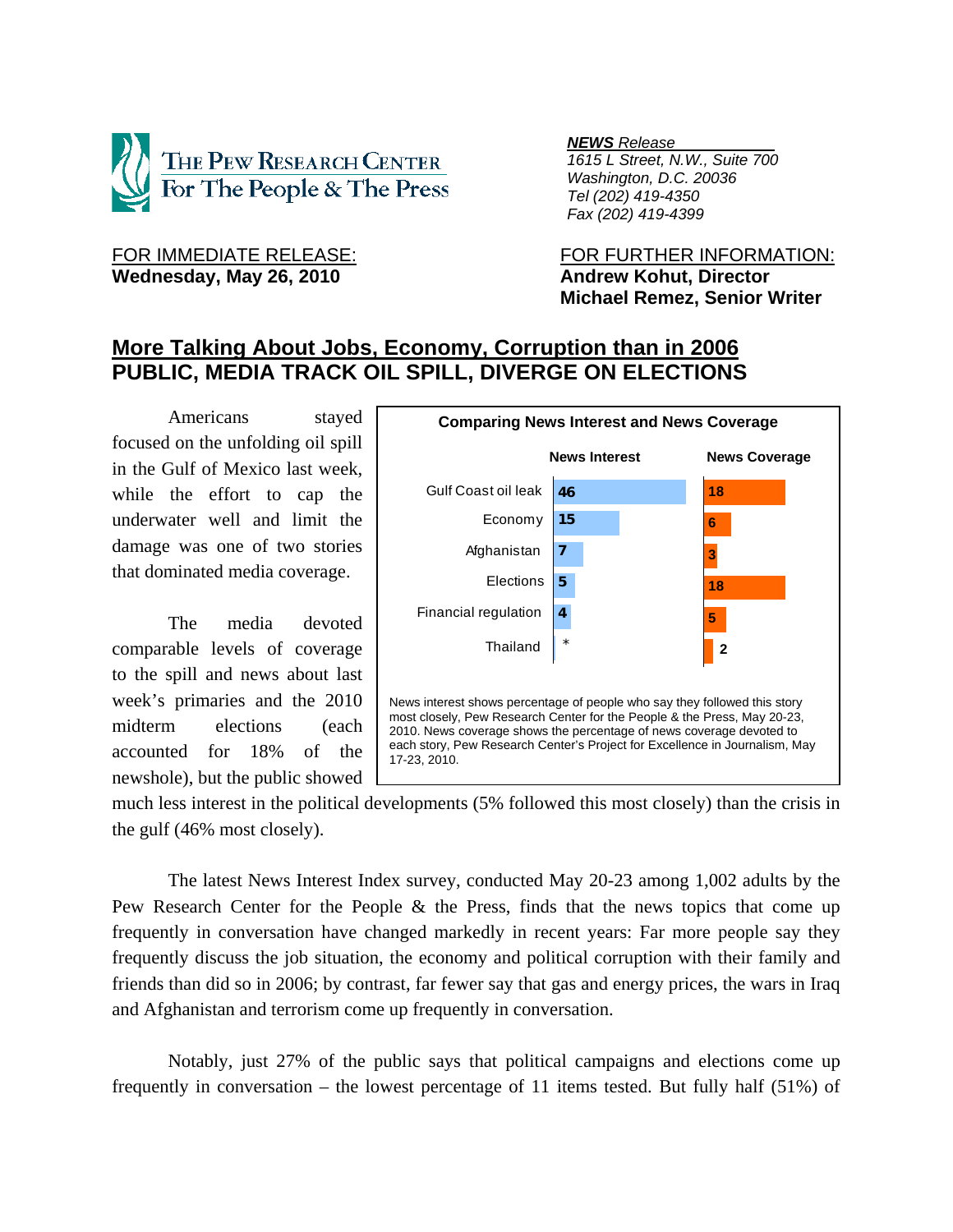those who agree with the Tea Party movement say politics is a frequent topic of their conversations.

As Congress works to finish legislation regulating financial institutions, the public's perceptions of the issue are similar to its views of the issue of health care reform late last year: Large percentages say the issue is important (87%) and affects them personally (72%), while 60% find it interesting. However, 62% say the issue of financial regulation is hard to understand.

More than four-in-ten (42%) say the media is giving too little coverage to the proposals for stricter regulation of banks and financial institutions. On the other hand, nearly six-in-ten (59%) say the media is giving the right amount of coverage to the oil leak in the Gulf of Mexico.

# **Topics That Get People Talking**

In September 2006, just before the previous midterm election, gas and energy prices dominated conversations (75%), followed by the economy (54%) and the war in Iraq (54%).

Today, with the nation climbing out of a deep recession, the economy (68%) and the job situation (65%) are the top conversation topics. Four years ago, just 42% said they talked frequently with friends and family about the job situation.

Far fewer people are talking

| <b>What Americans Discuss with Family and Friends</b>                                      |      |       |        |  |  |  |  |  |
|--------------------------------------------------------------------------------------------|------|-------|--------|--|--|--|--|--|
|                                                                                            |      | May   |        |  |  |  |  |  |
|                                                                                            | Sep  | 20-23 | 06-10  |  |  |  |  |  |
| Comes up in                                                                                | 2006 | 2010  | Change |  |  |  |  |  |
| conversation frequently:                                                                   | ℅    | ℅     |        |  |  |  |  |  |
| The economy                                                                                | 54   | 68    | $+14$  |  |  |  |  |  |
| The job situation                                                                          | 42   | 65    | $+23$  |  |  |  |  |  |
| Health care                                                                                | 53   | 56    | $+3$   |  |  |  |  |  |
| Gas & energy prices                                                                        | 75   | 56    | $-19$  |  |  |  |  |  |
| Education                                                                                  | 54   | 54    | 0      |  |  |  |  |  |
| Corruption in government                                                                   | 36   | 49    | $+13$  |  |  |  |  |  |
| The environment                                                                            | 33   | 39    | +6     |  |  |  |  |  |
| Immigration                                                                                | 41   | 37    | $-4$   |  |  |  |  |  |
| The wars in Iraq & Afghanistan*                                                            | 54   | 36    | -18    |  |  |  |  |  |
| Terrorism                                                                                  | 47   | 32    | -15    |  |  |  |  |  |
| Political campaigns & elections                                                            |      | 27    |        |  |  |  |  |  |
| * In 2006, item referred only to the war in Iraq.<br>Pew Research Center, May 20-23, 2010. |      |       |        |  |  |  |  |  |

frequently about terrorism (47% to 32%) or war (54% to 36%) than did so in 2006. Currently, 56% say they frequently talk with friends and family about gas and energy prices, down 19 points from four years ago. Other issues, including immigration (37%), education (54%), health care (56%) and the environment (39%), remain near the levels they were at in the fall of 2006.

A greater percentage, however, say they talk frequently about corruption in government. Almost half of the public (49%) now say they frequently talk about this, up 13 points from September 2006 (36%).

Four years ago, as Democrats sought to take control of Congress, more Democrats (42%) and independents (38%) than Republicans (26%) said they frequently talked about corruption in government with friends and family. Today, as Republicans try to retake control, they are twice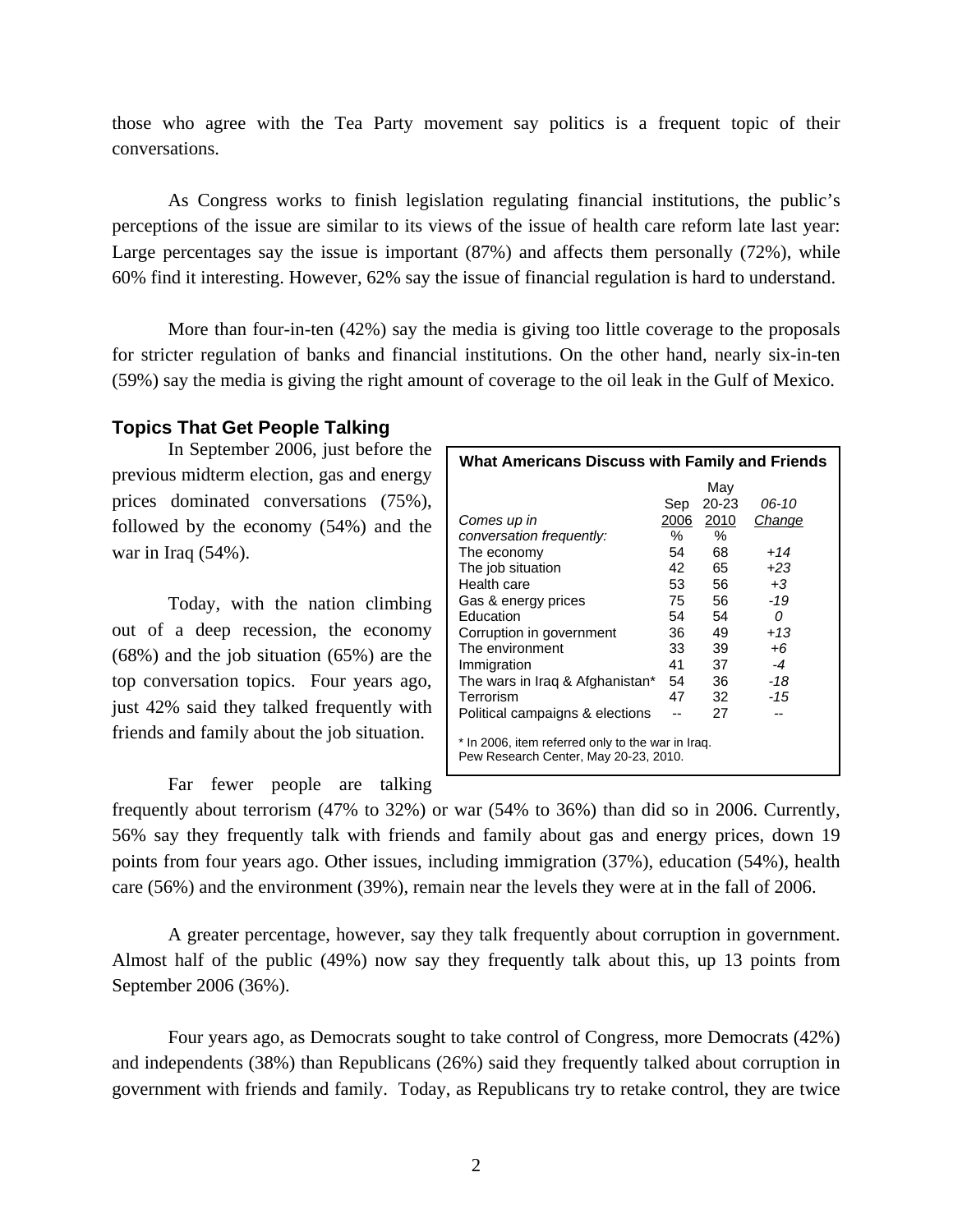as likely as they were in 2006 to say they talk about corruption frequently (54%). Independents

also are more likely to talk about this frequently (38% to 53%). Among Democrats, the percentage is essentially unchanged (42% to 43%).

Those who agree with the Tea Party movement, meanwhile, are much more likely than those who disagree to say they talk about corruption frequently (69% versus 46%).

Overall, 25% say they agree with the Tea Party movement, 18% disagree, while 57% either offer no opinion of the Tea Party movement (32%) or have not heard of the Tea Party (25%), according to findings from this survey released May 24 as part of the weekly Pew Research/National Journal *Congressional Connection Poll* (See Willingness to Compromise a Plus in Midterms, May 24, 2010).

Political campaigns and elections rank low on the list of news topics people discuss frequently (27%). More Republicans (40%) say they discuss this frequently with friends and neighbors than do Democrats (23%) or independents (26%), and those who say they agree with the Tea Party movement are much more likely to say they

| <b>Talking About</b><br><b>Government Corruption</b>     |                    |                    |  |  |  |
|----------------------------------------------------------|--------------------|--------------------|--|--|--|
|                                                          | Discuss frequently |                    |  |  |  |
| Total                                                    | 2006<br>36         | 2010<br>49         |  |  |  |
| Republican<br>Democrat                                   | 26<br>-42          | 54<br>43           |  |  |  |
| Independent                                              | 38                 | 53                 |  |  |  |
| Tea Party:<br>Agree with<br>Disagree with<br>No opinion/ |                    | 69<br>46           |  |  |  |
| Never heard of --                                        |                    | 41                 |  |  |  |
| and Campaigns & Elections                                |                    |                    |  |  |  |
|                                                          |                    | Discuss frequently |  |  |  |
| Total                                                    | 2006               | 2010               |  |  |  |

Republican -- 40 Democrat -- 23 Independent -- 26

Agree with --<br>Disagree with -- 31

Never heard of 16

Pew Research Center, May 20-23,

*Tea Party:* 

2010.

Disagree with --No opinion/

| frequently discuss campaigns than do those who disagree $\Box$                             | <b>2010.</b> |
|--------------------------------------------------------------------------------------------|--------------|
| with the Tea Party or those who have never heard of the movement or have no opinion of it. |              |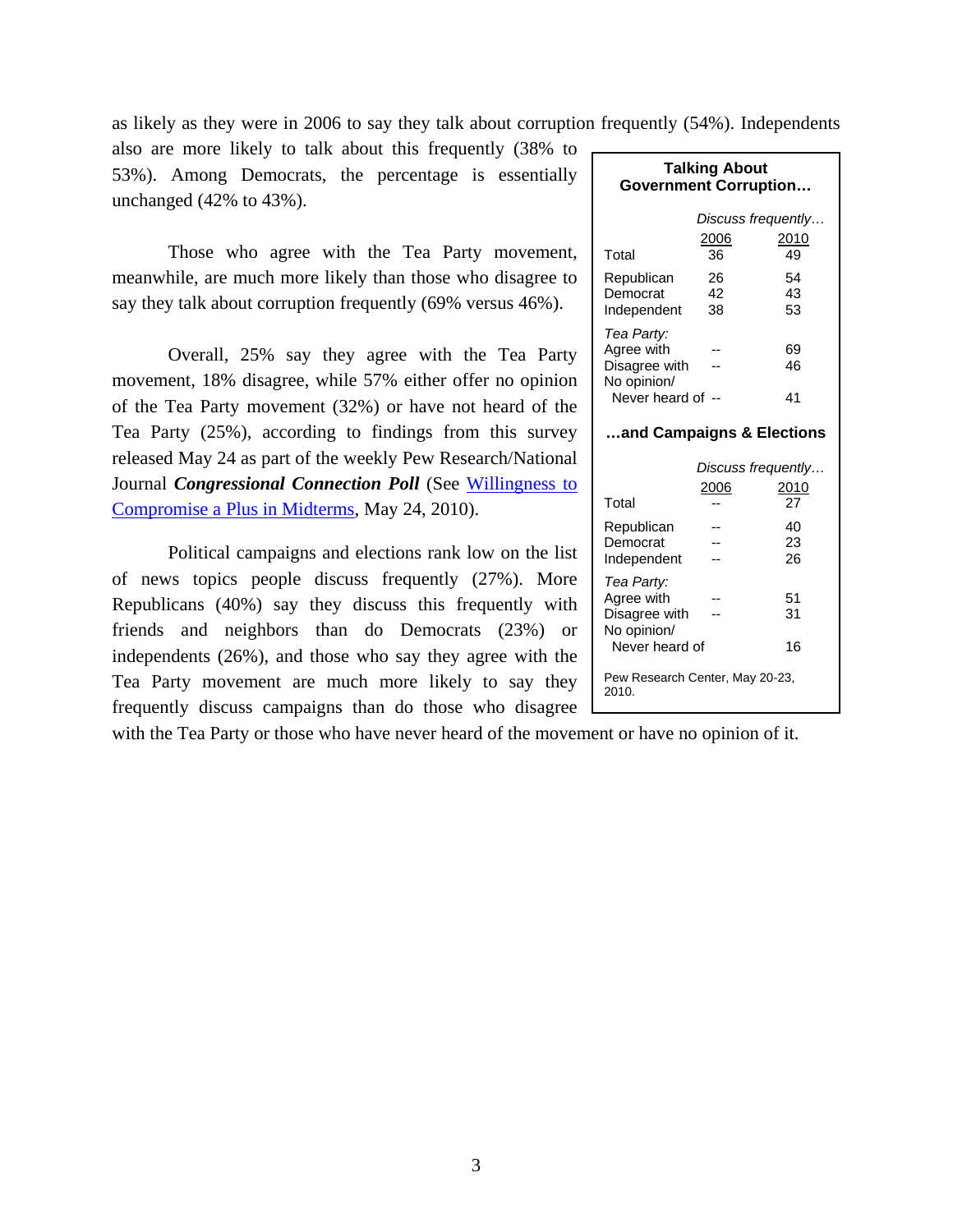# **Financial Regulations "Important" But "Hard to Understand"**

Nearly nine-in-ten Americans (87%) say efforts to enact legislation dealing with

regulation of banks and financial institutions are  $\Gamma$ important; about the same percentage said the debate over health care was important last December (93%).

However, most people find financial reform difficult to understand, just as they did with the health care debate. About six in ten (62%) say financial reform is "hard to understand." In December 2009, 69% said the debate over health care reform was hard to understand. About three-inten (32%) say the current debate is easy to understand, nearly matching the 29% that said this about health care reform late last year.

A large majority says financial reform will affect them personally (72%), while six-in-ten say they find the banking legislation interesting. Last December, 80% said the health care debate would affect them personally and 70% said they found the debate interesting.

| <b>Attitudes about Financial Regulation,</b><br><b>Health Care Reform Similar</b>         |                                                 |                                                   |  |  |  |  |
|-------------------------------------------------------------------------------------------|-------------------------------------------------|---------------------------------------------------|--|--|--|--|
|                                                                                           | Health care<br>reform<br>Dec 11-14<br>2009<br>℅ | Financial<br>regulation<br>May 20-23<br>2010<br>% |  |  |  |  |
| Interesting<br>Boring<br>Don't know                                                       | 70<br>27<br>$\overline{2}$<br>100               | 60<br>34<br>6<br>100                              |  |  |  |  |
| Affects you personally<br>Doesn't affect you<br>Don't know                                | 80<br>19<br>$\frac{1}{100}$                     | 72<br>25<br>$\overline{3}$<br>100                 |  |  |  |  |
| Easy to understand<br>Hard to understand<br>Don't know                                    | 29<br>69<br>$\overline{2}$<br>100               | 32<br>62<br>6<br>100                              |  |  |  |  |
| Important<br>Unimportant<br>Don't know                                                    | 93<br>6<br>1<br>100                             | 87<br>9<br>3<br>100                               |  |  |  |  |
| Pew Research Center, May 20-23, 2010.<br>Figures may not add to 100% because of rounding. |                                                 |                                                   |  |  |  |  |

# **Most Say Oil Leak Getting Right Amount of Coverage**

 Almost six-in-ten Americans (59%) say the media is giving the right amount of coverage to the oil leak in the Gulf of Mexico. Just 14% say this story has received too much coverage; about a quarter (24%) say it has gotten too little.

More than four-in-ten (42%) say the proposals for stricter regulation of banks and

financial institutions have gotten too little coverage, while 39% say these proposals have gotten the right amount of coverage. Just 11% say this issue has gotten too much coverage.

 Opinions are more divided about coverage of the Tea Party movement. A third (34%) say the movement has gotten too little coverage, 28% say it has gotten the right

| <b>Assessing Amount of News Coverage</b>                                                 |                        |                               |                             |                                    |  |  |  |  |
|------------------------------------------------------------------------------------------|------------------------|-------------------------------|-----------------------------|------------------------------------|--|--|--|--|
| Gulf Coast oil leak                                                                      | Too<br>much<br>%<br>14 | Right<br>amount<br>$\%$<br>59 | Too<br>little<br>$\%$<br>24 | Don't<br>know<br>$\%$<br>$3 = 100$ |  |  |  |  |
| Fin. Regulation                                                                          | 11                     | 39                            | 42                          | $8 = 100$                          |  |  |  |  |
| Tea Party movement 24                                                                    |                        | 28                            | 34                          | $14 = 100$                         |  |  |  |  |
| Pew Research Center, May 20-23, 2010<br>Figures may not add to 100% because of rounding. |                        |                               |                             |                                    |  |  |  |  |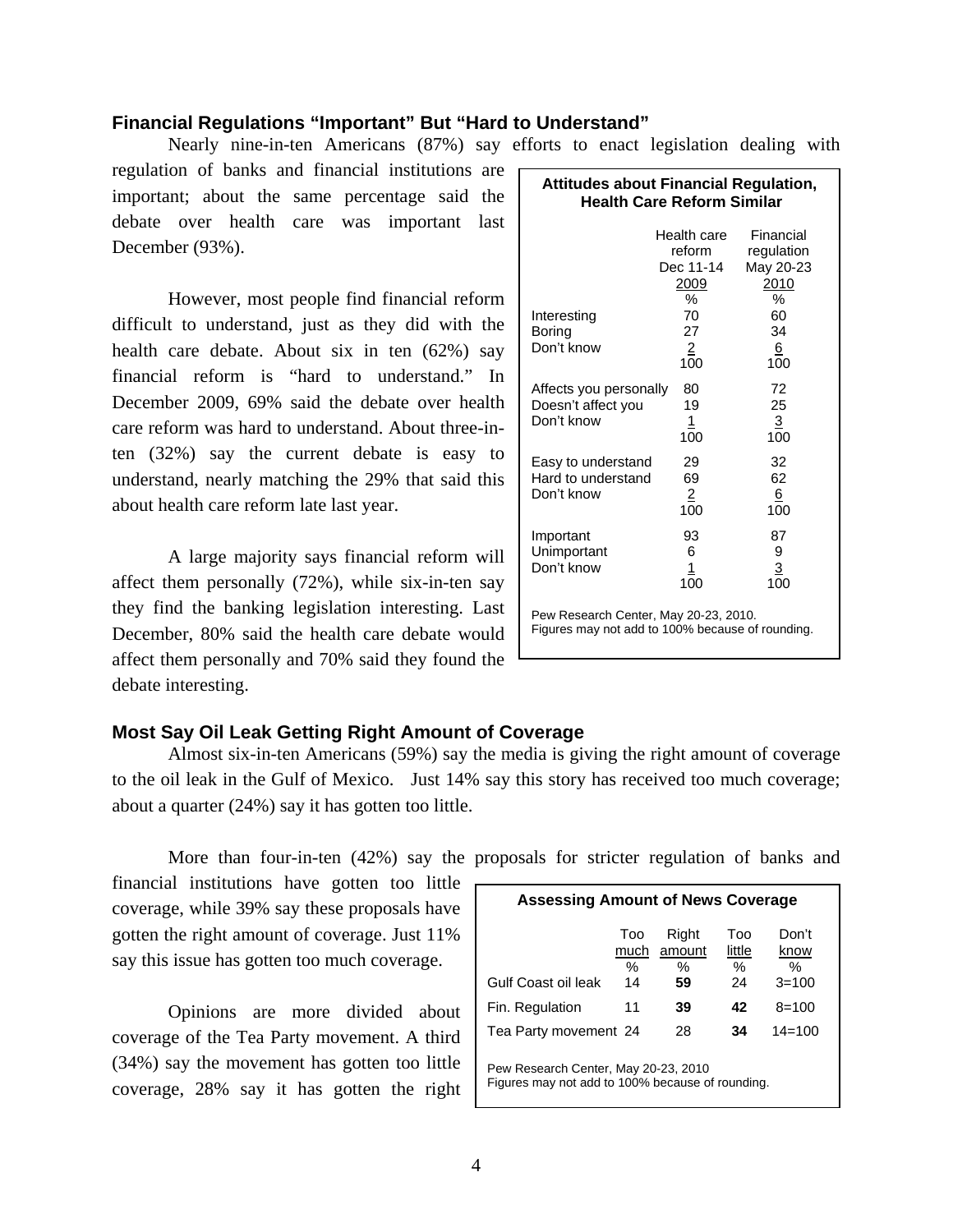amount and 24% say it has gotten too much. A majority of those who agree with the Tea Party movement (52%) say it has gotten too little coverage. About three-in-ten (31%) say it has gotten the right amount of coverage and 14% say it has gotten too much.

 Not surprisingly, those who disagree with the movement have a different take: 57% say it has gotten too much coverage, 29% say it has gotten the right amount and 10% say it has gotten too little.

 Among partisans, 44% of Republicans say the Tea Party movement has gotten too little coverage, compared with 25% of Democrats. Nearly four-in-ten independents (38%) agree. On the other hand, 35% of Democrats say the Tea Partiers have gotten too much coverage, compared with 20% of Republicans and 18% of independents.

## **The Week's News**

Almost half of the public (47%) says they followed news about the ongoing oil leak in the Gulf of Mexico very closely last week, while 46% say this was the story they followed most closely. The week after the story broke with the deadly April 20 explosion on an off-shore oil rig 21% said they were following very closely. That jumped to 44% the following week as oil rushed into the ocean. Two weeks ago, 58% said they were following this story very closely.

 Four-in-ten say they very closely followed news about the economy, while 15% say this was the news they followed most closely. News about the economy made up 6% of coverage according to PEJ, not including news about the regulatory reform debate.

 Just more than two-in-ten (22%) say they very closely followed developments in Afghanistan; 7% say this was the news they followed most closely. News about Afghanistan accounted for 3% of the newshole.

 A similar percentage (23%) says they very closely followed news about the congressional elections; 5% say this was the news they followed most closely. The media devoted 18% of the newshole to the congressional elections. In October 2006, just before that year's midterm elections, 21% said they were following these stories very closely.

 Among partisans, 29% of Republicans say they followed this news very closely, compared with 20% of Democrats and 22% of independents. Close to half of those who say they agree with the Tea Party movement (46%) say they followed the election news very closely. About three-in-ten (29%) of those who disagree with the movement say the same. Just 11% of those who never heard of the Tea Party movement or offered no opinion of it followed the elections very closely.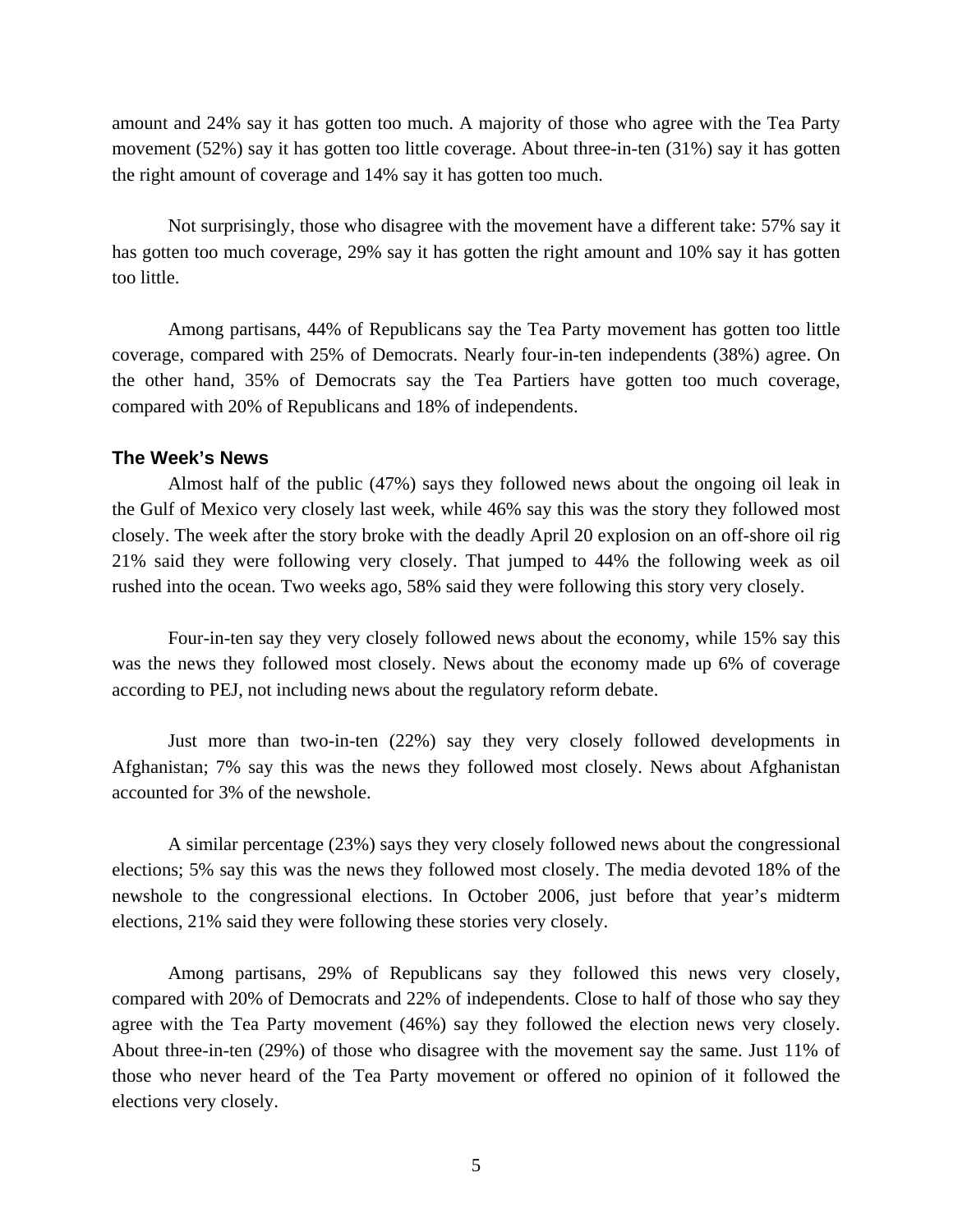About two-in-ten (22%) of the public say they very closely followed news about proposals for stricter regulation of banks and financial institutions; 4% say they followed this news most closely. The debate over new financial regulations accounted for 5% of coverage.

 Just 7% very closely followed news about the government crackdown on protesters in Thailand. This story accounted for 2% of coverage.



These findings are based on the most recent installment of the weekly News Interest Index, an ongoing project of the Pew Research Center for the People & the Press. The index, building on the Center's longstanding research into public attentiveness to major news stories, examines news interest as it relates to the news media's coverage. The weekly survey is conducted in conjunction with The Project for Excellence in Journalism's News Coverage Index, which monitors the news reported by major newspaper, television, radio and online news outlets on an ongoing basis. In the most recent week, data relating to news coverage were collected May 17-23, and survey data measuring public interest in the top news stories of the week were collected May 20-23, from a nationally representative sample of 1,002 adults.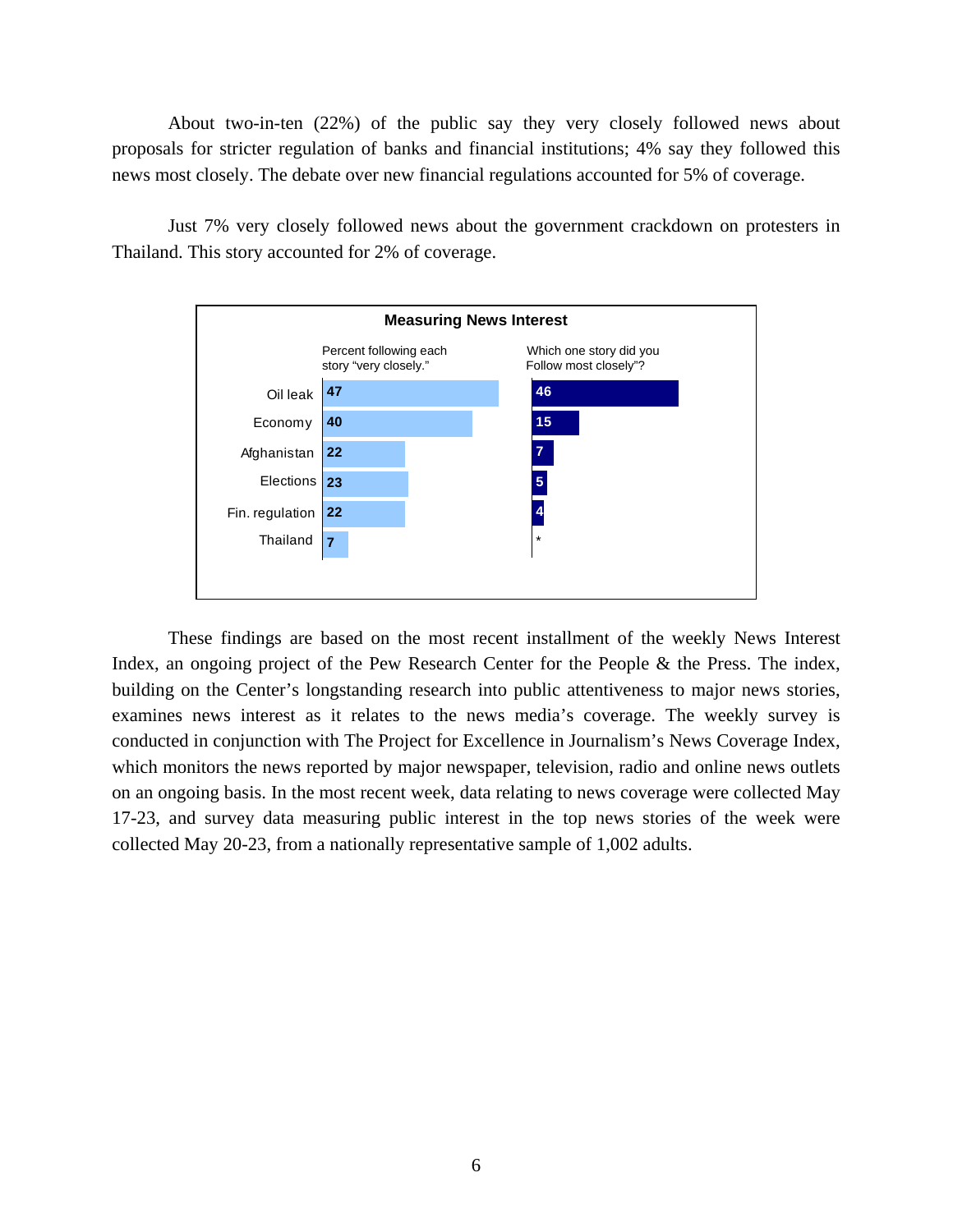# **About the News Interest Index**

The *News Interest Index* is a weekly survey conducted by the Pew Research Center for the People & the Press aimed at gauging the public's interest in and reaction to major news events. This project has been undertaken in conjunction with the Project for Excellence in Journalism's *News Coverage Index*, an ongoing content analysis of the news. The News Coverage Index catalogues the news from top news organizations across five major sectors of the media: newspapers, network television, cable television, radio and the internet. Each week (from Monday through Sunday) PEJ compiles this data to identify the top stories for the week. (For more information about the Project for Excellence in Journalism's News Coverage Index, go to www.journalism.org.) The News Interest Index survey collects data from Friday through Monday to gauge public interest in the most covered stories of the week.

Results for this survey are based on telephone interviews conducted under the direction of Princeton Survey Research Associates International among a national sample of 1,002 adults living in the continental United States, 18 years of age or older, from May 20-23, 2010 (672 respondents were interviewed on a landline telephone, and 330 were interviewed on a cell phone, including 127 who had no landline telephone). Both the landline and cell phone samples were provided by Survey Sampling International. Interviews were conducted in English.

The combined landline and cell phone sample are weighted using an iterative technique that matches gender, age, education, race, Hispanic origin, region, and population density to parameters from the March 2009 Census Bureau's Current Population Survey. The sample is also weighted to match current patterns of telephone status based on extrapolations from the 2009 National Health Interview Survey. The weighting procedure also accounts for the fact that respondents with both landline and cell phones have a greater probability of being included in the combined sample and adjusts for household size within the landline sample. Sampling errors and statistical tests of significance take into account the effect of weighting. The following table shows the error attributable to sampling that would be expected at the 95% level of confidence for different groups in the survey:

| Group | Sample Size Plus or minus |
|-------|---------------------------|
|       |                           |

In addition to sampling error, one should bear in mind that question wording and practical difficulties in conducting surveys can introduce error or bias into the findings of opinion polls

# **About the Pew Research Center for the People & the Press**

The Pew Research Center for the People & the Press is an independent opinion research group that studies attitudes toward the press, politics and public policy issues. We are sponsored by The Pew Charitable Trusts and are one of seven projects that make up the Pew Research Center, a nonpartisan "fact tank" that provides information on the issues, attitudes and trends shaping America and the world.

The Center's purpose is to serve as a forum for ideas on the media and public policy through public opinion research. In this role it serves as an important information resource for political leaders, journalists, scholars, and public interest organizations. All of our current survey results are made available free of charge. All of the Center's research and reports are collaborative products based on the input and analysis of the entire Center staff consisting of:

Andrew Kohut, Director, Scott Keeter, Director of Survey Research,

Carroll Doherty and Michael Dimock, Associate Directors, Michael Remez, Senior Writer

Robert Suls, Shawn Neidorf, Leah Christian, Jocelyn Kiley and Alec Tyson, Research Associates

Jacob Poushter, Research Analyst

For more information about the Pew Research Center for the People & the Press' weekly News Interest Index, go to www.people-press.org.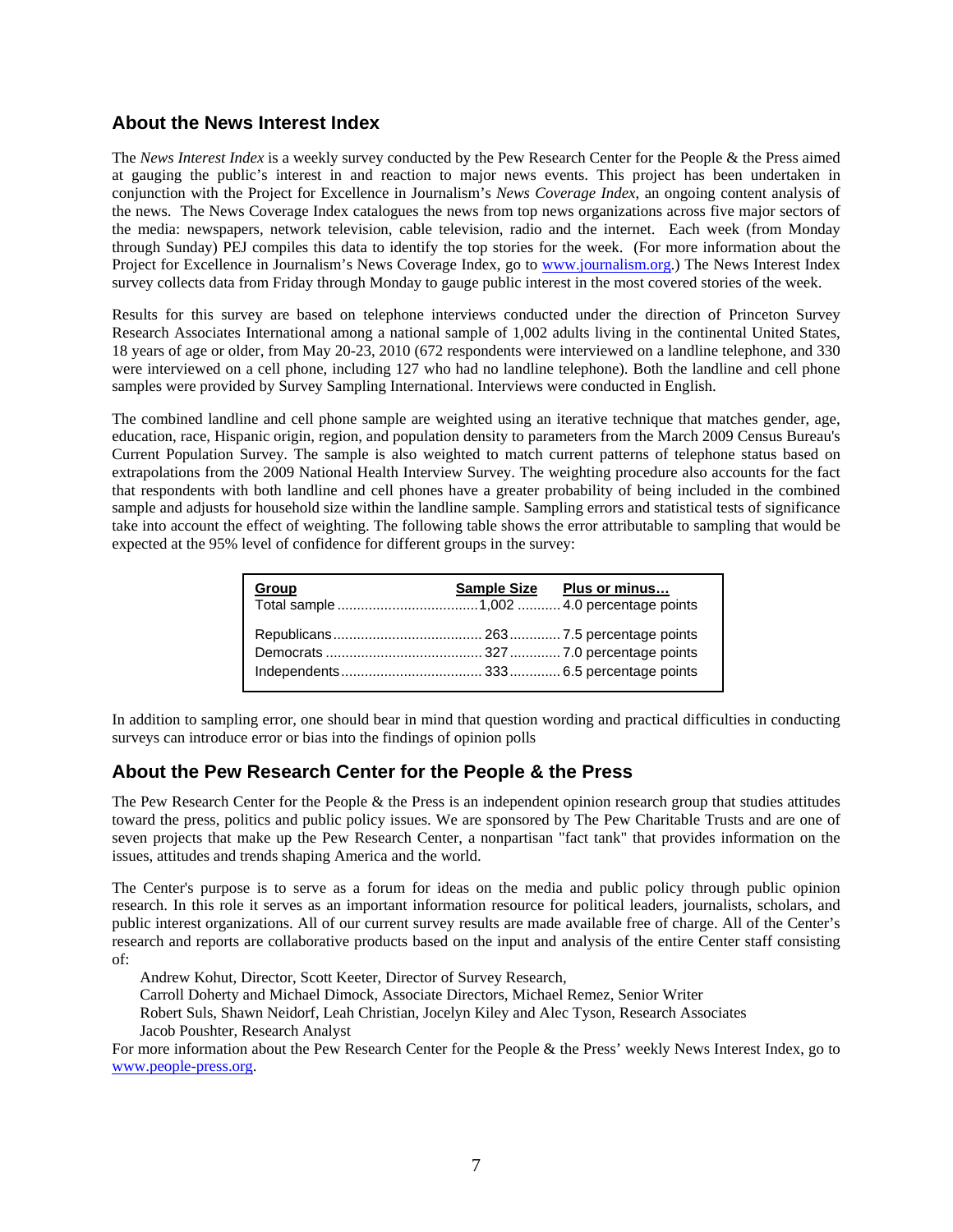### **PEW RESEARCH CENTER FOR THE PEOPLE & THE PRESS May 20-23, 2010 NEWS INTEREST INDEX OMNIBUS SURVEY FINAL TOPLINE N=1,002**

## **ASK ALL:**

PEW.1 As I read a list of some stories covered by news organizations this past week, please tell me if you happened to follow each news story very closely, fairly closely, not too closely, or not at all closely. First, **[INSERT ITEM; RANDOMIZE] [IF NECESSARY** "Did you follow **[ITEM]** very closely, fairly closely, not too closely or not at all closely?"**]**

|    |                                                 | Very<br>closely | Fairly<br>closely | Not too<br>closely | Not at all<br>closely | (VOL.)<br>DK/<br>Refused |
|----|-------------------------------------------------|-----------------|-------------------|--------------------|-----------------------|--------------------------|
| a. | Reports about the condition of the U.S. economy |                 |                   |                    |                       |                          |
|    | May 20-23, 2010                                 | 40              | 35                | 13                 | 11                    | $\ast$                   |
|    | May 13-16, 2010                                 | 49              | 32                | 11                 | $\,8\,$               | 1                        |
|    | May 7-10, 2010                                  | 42              | 34                | 11                 | 12                    | $\ast$                   |
|    | April 30-May 3, 2010                            | 32              | 37                | 17                 | 14                    | $\mathbf{1}$             |
|    | April 23-26, 2010                               | 42              | 31                | 13                 | 14                    | $\ast$                   |
|    | April 16-19, 2010                               | 40              | 32                | 14                 | 14                    | 0                        |
|    | April 9-12, 2010                                | 40              | 32                | 15                 | 13                    | $\ast$                   |
|    | April 1-5, 2010                                 | 33              | 34                | 14                 | 19                    | $\ast$                   |
|    | March 19-22, 2010                               | 41              | 32                | 14                 | 13                    | *                        |
|    | March 12-15, 2010                               | 41              | 35                | 12                 | 12                    | $\ast$                   |
|    | March 5-8, 2010                                 | 40              | 34                | 12                 | 13                    | $\ast$                   |
|    | February 26-March 1, 2010                       | 31              | 33                | 17                 | 19                    | ∗                        |
|    | February 19-22, 2010                            | 38              | 34                | 15                 | 12                    | $\ast$                   |
|    | February 12-15, 2010                            | 35              | 34                | 15                 | 16                    | $\ast$                   |
|    | February 5-8, 2010                              | 43              | 36                | 13                 | 9                     | $\ast$                   |
|    | January 29-February 1, 2010                     | 45              | 32                | 13                 | 10                    | *                        |
|    | January 22-25, 2010                             | 41              | 34                | 14                 | 10                    | $\ast$                   |
|    | January 15-18, 2010                             | 37              | 38                | 14                 | 11                    | ∗                        |
|    | January 8-11, 2010                              | 39              | 33                | 15                 | 12                    | $\ast$                   |
|    | December 18-21, 2009                            | 45              | 31                | 14                 | 10                    | $\boldsymbol{0}$         |
|    | December 11-14, 2009                            | 42              | 31                | 14                 | 13                    | *                        |
|    | December 4-7, 2009                              | 41              | 36                | 13                 | 9                     | 1                        |
|    | November 13-16, 2009                            | 38              | 33                | 14                 | 15                    | *                        |
|    | October 30-November 2, 2009                     | 34              | 32                | 17                 | 16                    | *                        |
|    | October 23-26, 2009                             | 44              | 30                | 15                 | 10                    | 1                        |
|    | October 9-12, 2009                              | 41              | 29                | 16                 | 13                    | $\ast$                   |
|    | October 2-5, 2009                               | 44              | 30                | 15                 | 11                    | $\boldsymbol{0}$         |
|    | September 25-28, 2009                           | 44              | 37                | 10                 | 10                    | $\ast$                   |
|    | September 18-21, 2009                           | 44              | 34                | 15                 | $\overline{7}$        | $\ast$                   |
|    | September 11-14, 2009                           | 45              | 32                | 14                 | 9                     | $\ast$                   |
|    | September 3-6, 2009                             | 41              | 31                | 15                 | 13                    | $\ast$                   |
|    | August 28-31, 2009                              | 45              | 30                | 13                 | 12                    | $\mathbf{1}$             |
|    | August 21-24, 2009                              | 50              | 27                | 13                 | 10                    | 1                        |
|    | August 14-17, 2009                              | 41              | 37                | 11                 | 12                    | $\ast$                   |
|    | August 7-10, 2009                               | 42              | 34                | 13                 | 10                    | $\ast$                   |
|    | July 31-August 3, 2009                          | 46              | 34                | 11                 | $8\,$                 | $\ast$                   |
|    | July 24-27, 2009                                | 45              | 35                | 12                 | $\,8\,$               | $\ast$                   |
|    | July 17-20, 2009                                | 43              | 35                | 11                 | 11                    | 1                        |
|    | July 10-13, 2009                                | 37              | 38                | 13                 | 11                    | $\ast$                   |
|    | July 2-5, 2009                                  | 38              | 35                | 15                 | 12                    | $\ast$                   |
|    | June 19-22, 2009                                | 42              | 33                | 15                 | 10                    | $\ast$                   |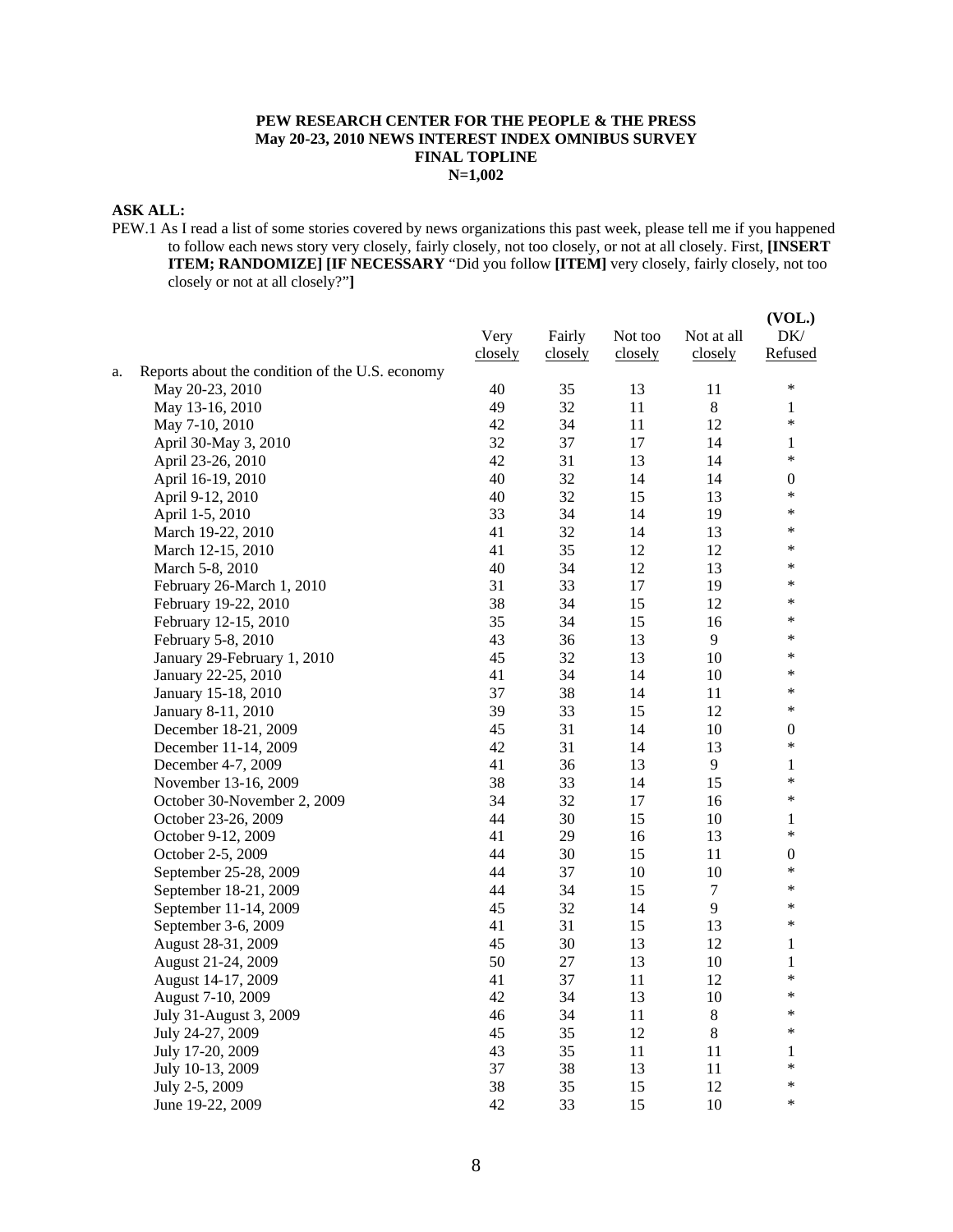| PEW.1 CONTINUED             |         |         |                  |                | (VOL.)           |
|-----------------------------|---------|---------|------------------|----------------|------------------|
|                             | Very    | Fairly  | Not too          | Not at all     | DK/              |
|                             | closely | closely | closely          | closely        | Refused          |
| June 12-15, 2009            | 41      | 35      | 12               | 12             | $\ast$           |
| June 5-8, 2009              | 41      | 34      | 11               | 14             | ∗                |
| May 29-June 1, 2009         | 43      | 37      | 11               | $\,8\,$        | $\ast$           |
| May 21-24, 2009             | 44      | 35      | 13               | 9              | $\ast$           |
| May 15-18, 2009             | 44      | 35      | 12               | $\,8\,$        | $\ast$           |
| May 8-11, 2009              | 42      | 34      | 12               | 12             | $\ast$           |
| May 1-4, 2009               | 47      | 36      | 11               | 5              | 1                |
| April 17-20, 2009           | 52      | 30      | 10               | $\tau$         | 1                |
| April 9-13, 2009            | 48      | 29      | 13               | 10             | $\boldsymbol{0}$ |
| March 27-30, 2009           | 48      | 32      | 10               | 10             | *                |
| March 20-23, 2009           | 52      | 34      | 8                | 6              | *                |
| March 13-16, 2009           | 48      | 33      | 9                | 10             | *                |
| February 27-March 2, 2009   | 56      | 30      | 8                | 6              | ∗                |
| February 13-16, 2009        | 55      | 29      | 10               | $\sqrt{6}$     | $\ast$           |
| January 30-February 2, 2009 | 52      | 31      | 12               | $\sqrt{5}$     | $\ast$           |
| January 23-26, 2009         | 57      | 30      | $\,8\,$          | $\sqrt{5}$     | $\boldsymbol{0}$ |
| January 16-19, 2009         | 43      | 35      | 13               | 9              | ∗                |
| January 2-4, 2009           | 42      | 36      | 15               | 7              | $\ast$           |
| December 12-15, 2008        | 51      | 33      | 9                | $\tau$         | ∗                |
| December 5-8, 2008          | 42      | 38      | 13               | $\tau$         | *                |
| November 21-24, 2008        | 59      | 24      | $\overline{9}$   | $\,8\,$        | *                |
| November 14-17, 2008        | 56      | 29      | 9                | $\sqrt{6}$     | *                |
| November 7-10, 2008         | 54      | 31      | $8\,$            | 7              | *                |
| October 31-November 3, 2008 | 63      | 27      | 6                | $\overline{4}$ | ∗                |
| October 24-27, 2008         | 52      | 35      | 7                | 5              | 1                |
| October 17-20, 2008         | 62      | 29      | 6                | 3              | $\ast$           |
| October 10-13, 2008         | 65      | 25      | $\boldsymbol{7}$ | 3              | $\ast$           |
| October 3-6, 2008           | 69      | 23      | $\sqrt{5}$       | $\mathfrak{Z}$ | *                |
| September 26-29, 2008       | 70      | 22      | 5                | 3              | *                |
| September 19-22, 2008       | 56      | 27      | 12               | 5              | $\ast$           |
| September 5-8, 2008         | 44      | 33      | 16               | $\tau$         | $\ast$           |
| August 29-31, 2008          | 41      | 34      | 13               | 11             | 1                |
| August 15-18, 2008          | 39      | 36      | 15               | 10             | $\ast$           |
| August 8-11, 2008           | 39      | 35      | 16               | 10             | $\ast$           |
| August 1-4, 2008            | 47      | 34      | 11               | $\,8\,$        | $\boldsymbol{0}$ |
| July 25-28, 2008            | 46      | 32      | 10               | 12             | $\ast$           |
| July 18-21, 2008            | 45      | 33      | 13               | 9              | ∗                |
| July 11-14, 2008            | 44      | 33      | 12               | 10             | 1                |
| June 27-30, 2008            | 49      | 31      | 12               | $\tau$         | $\mathbf{1}$     |
| June 13-16, 2008            | 42      | 33      | 14               | 11             | *                |
| May 9-12, 2008              | 45      | 31      | 13               | 11             | *                |
| May 2-5, 2008               | 43      | 31      | 15               | $10\,$         | 1                |
| April 18-21, 2008           | 41      | 35      | 13               | 10             | $\mathbf{1}$     |
| April 4-7, 2008             | 39      | 37      | 12               | 12             | *                |
| March 28-31, 2008           | 42      | 36      | 14               | 8              | ∗                |
| March 20-24, 2008           | 45      | 33      | 13               | 9              | *                |
| February 29-March 3, 2008   | 38      | 35      | 15               | 11             | 1                |
| February 15-18, 2008        | 37      | 36      | 11               | 16             | 8                |
| February 1-4, 2008          | 40      | 37      | 14               | $\,8$          | 1                |
| January 18-21, 2008         | 42      | 31      | 16               | 11             | *                |
| January 11-14, 2008         | 36      | 32      | 15               | 16             | 1                |
| November 2-5, 2007          | 27      | 37      | 16               | 19             | $\mathbf{1}$     |
| October 19-22, 2007         | 25      | 34      | $20\,$           | 21             | $\ast$           |
|                             |         |         |                  |                |                  |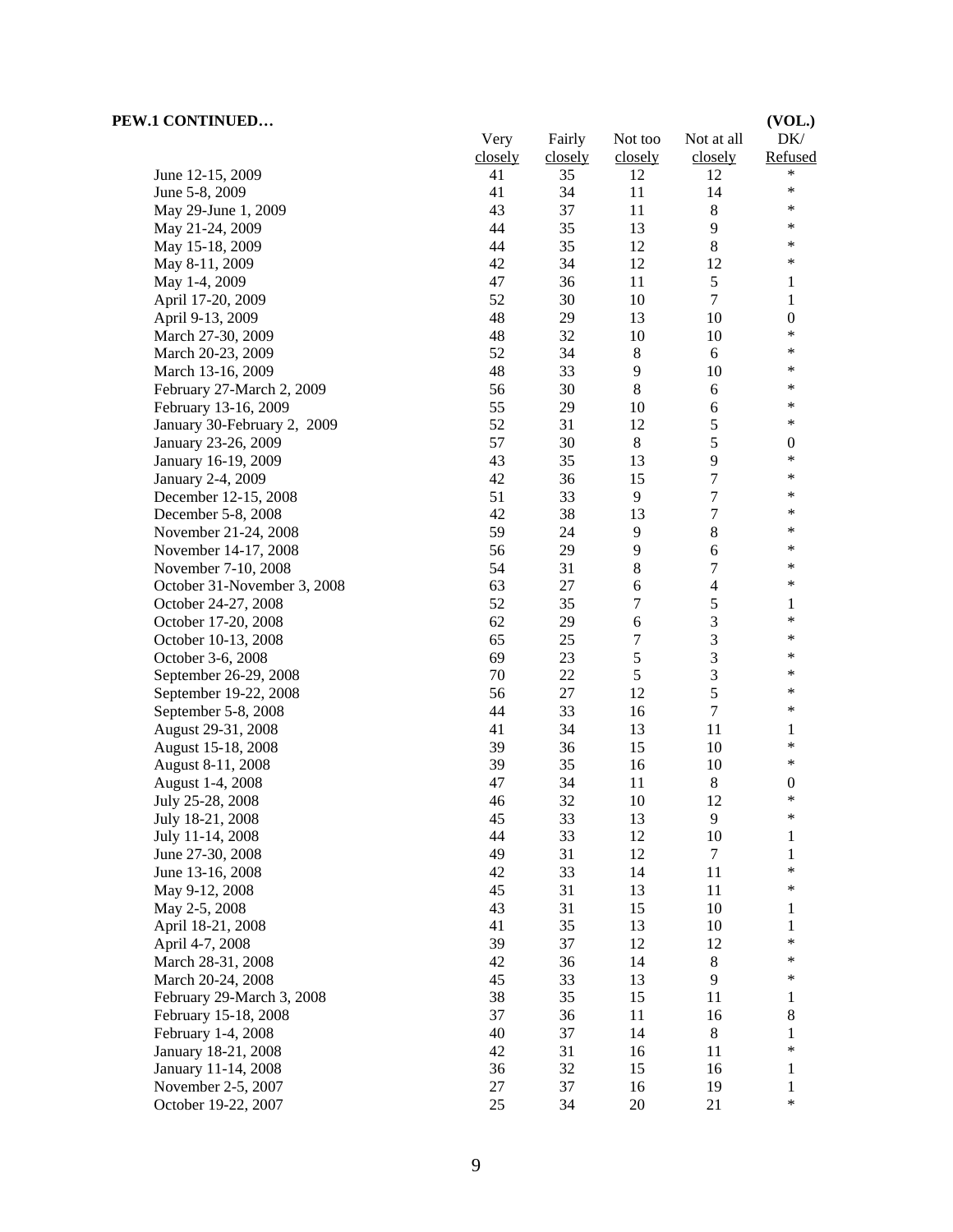|    | (VOL.)<br>PEW.1 CONTINUED                         |          |          |          |                      |                          |
|----|---------------------------------------------------|----------|----------|----------|----------------------|--------------------------|
|    |                                                   | Very     | Fairly   | Not too  | Not at all           | DK/                      |
|    |                                                   | closely  | closely  | closely  | closely              | Refused                  |
|    | August 10-13, 2007                                | 28       | 36       | 18       | 18                   | $\ast$                   |
|    | Mid-November, 2006                                | 31       | 40       | 17       | 11                   | $\mathbf{1}$             |
|    | December, 2005                                    | 35       | 35       | 18       | 11                   | $\mathbf{1}$             |
|    | Early November, 2005                              | 35       | 39       | 17       | 9                    | $\ast$                   |
|    | Mid-May, 2005                                     | 30       | 39       | 19       | 11                   | $\mathbf{1}$             |
|    | January, 2005                                     | 35       | 41       | 17       | $\overline{7}$       | $\ast$                   |
|    | Mid-October, 2004                                 | 30       | 43       | 16       | 10                   | $\mathbf{1}$             |
|    | Early September, 2004                             | 39       | 34       | 15       | 11                   | $\mathbf{1}$             |
|    | Mid-January, 2004                                 | 37       | 41       | 15       | $\tau$               | $\ast$                   |
|    | December, 2003                                    | 35       | 38       | 14       | 11                   | $\boldsymbol{2}$         |
|    | November, 2003                                    | 40       | 34       | 15       | 10                   | 1                        |
|    | October, 2003                                     | 32       | 39       | 16       | 12                   | 1                        |
|    | September, 2003                                   | 39       | 30       | 18       | 12                   | 1                        |
|    | March, 2003                                       | 40       | 35       | 16       | $\,8\,$              | $\mathbf{1}$             |
|    | February, 2003                                    | 42       | 33       | 15       | 10                   | $\ast$                   |
|    | December, 2002                                    | 38       | 34       | 17       | 10                   | $\mathbf{1}$             |
|    | February, 2002                                    | 35       | 40       | 15       | 9                    | $\mathbf{1}$             |
|    | January, 2002                                     | 30       | 44       | 16       | $\overline{9}$       | $\mathbf{1}$             |
|    | December, 2001                                    | 37       | 40       | 13       | $\,8\,$              | $\overline{c}$           |
|    | Mid-November, 2001                                | 41       | 36       | 15       | $\boldsymbol{7}$     | $\mathbf{1}$             |
|    | June, 2001                                        | 24       | 41       | 18       | 16                   | $\mathbf{1}$             |
|    | May, 2001                                         | 34       | 36       | 15       | 15                   | $\boldsymbol{0}$         |
|    | April, 2001                                       | 36       | 34       | 16       | 13                   | 1                        |
|    | February, 2001                                    | 30<br>32 | 39       | 18       | 12<br>11             | 1                        |
|    | January, 2001                                     |          | 38       | 17<br>22 |                      | $\overline{c}$<br>$\ast$ |
|    | June, 1995                                        | 26<br>27 | 41<br>45 | 19       | 11<br>$\overline{9}$ | $\ast$                   |
|    | March, 1995                                       | 23       | 41       | $22\,$   | 13                   | $\mathbf{1}$             |
|    | February, 1995<br>December, 1994                  | 28       | 43       | 20       | 9                    | $\ast$                   |
|    | October, 1994                                     | 27       | 40       | $20\,$   | 12                   | $\mathbf{1}$             |
|    | June, 1994                                        | 25       | 42       | 23       | 10                   | $\ast$                   |
|    | May, 1994                                         | 33       | 40       | 16       | 10                   | $\mathbf{1}$             |
|    | January, 1994                                     | 34       | 39       | 16       | 10                   | $\mathbf{1}$             |
|    | Early January, 1994                               | 36       | 44       | 13       | $\tau$               | $\ast$                   |
|    | December, 1993                                    | 35       | 41       | 15       | $\,8\,$              | 1                        |
|    | October, 1993                                     | 33       | 38       | $20\,$   | 9                    | $\ast$                   |
|    | September, 1993                                   | 37       | 40       | 14       | 8                    | $\mathbf{1}$             |
|    | Early September, 1993                             | 39       | 39       | 14       | 9                    | $\ast$                   |
|    | August, 1993                                      | 41       | 36       | 14       | 9                    | $\ast$                   |
|    | May, 1993                                         | 37       | 38       | 18       | 6                    | 1                        |
|    | February, 1993                                    | 49       | 36       | 10       | 5                    | $\ast$                   |
|    | January, 1993                                     | 42       | 39       | 12       | 7                    | $\ast$                   |
|    | September, 1992                                   | 43       | 37       | 13       | 6                    | 1                        |
|    | May, 1992                                         | 39       | 39       | 15       | 6                    | 1                        |
|    | March, 1992                                       | 47       | 38       | 11       | 4                    | $\ast$                   |
|    | February, 1992                                    | 47       | 37       | 10       | 6                    | $\ast$                   |
|    | January, 1992                                     | 44       | 40       | 11       | 5                    | $\ast$                   |
|    | October, 1991                                     | 36       | 38       | 16       | 9                    | 1                        |
| b. | An oil leak in the Gulf of Mexico threatening the |          |          |          |                      |                          |
|    | coast of several states                           |          |          |          |                      | $\ast$                   |
|    | May 20-23, 2010                                   | 47       | 35       | 11       | 7                    | $\ast$                   |
|    | May 13-16, 2010                                   | 58       | 29       | 9        | $\overline{4}$       |                          |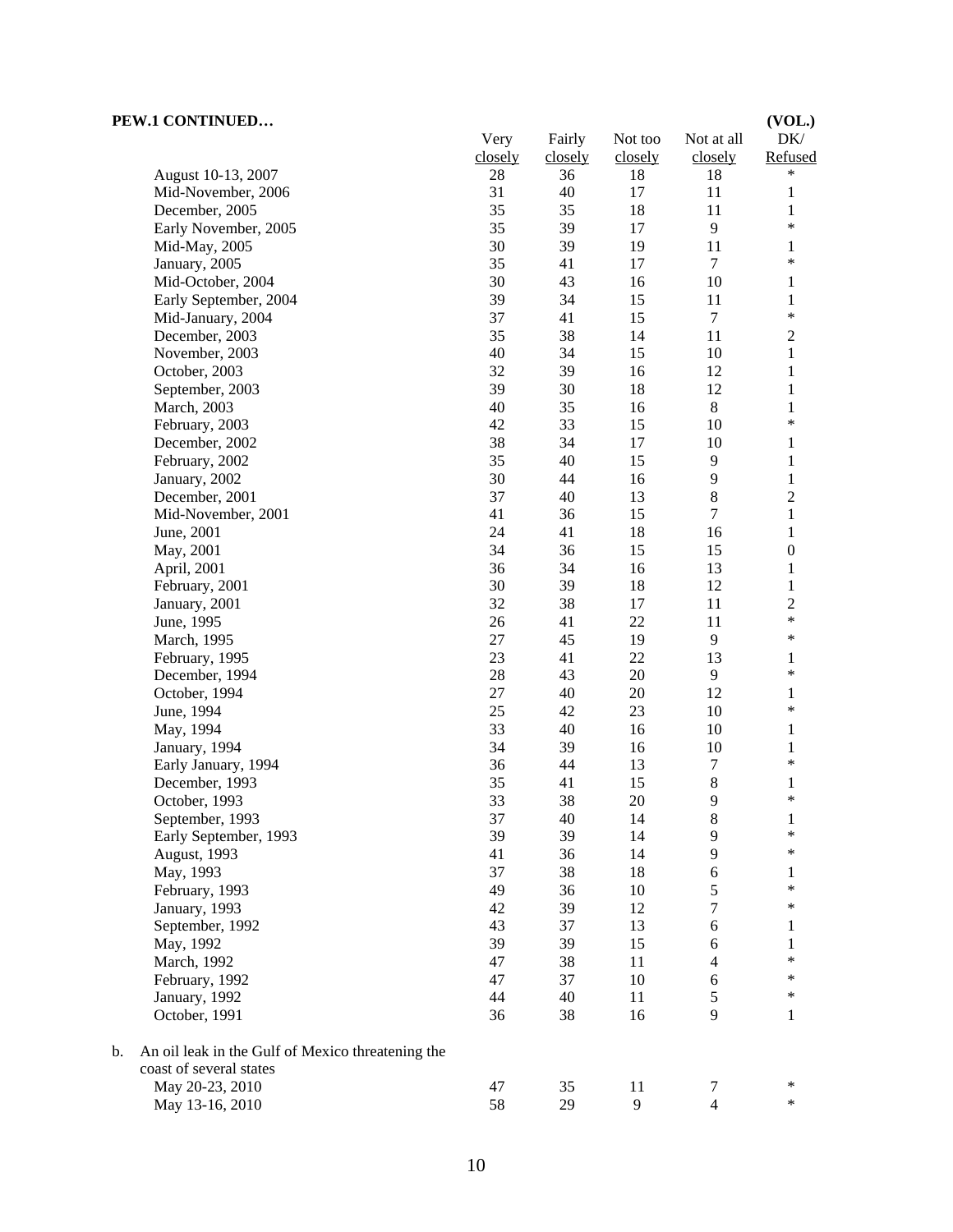|    | PEW.1 CONTINUED                                                            | Very    | Fairly  | Not too | Not at all | (VOL.)<br>DK/  |
|----|----------------------------------------------------------------------------|---------|---------|---------|------------|----------------|
|    |                                                                            | closely | closely | closely | closely    | Refused        |
|    | May 7-10, 2010                                                             | 46      | 33      | 11      | 10         |                |
|    | April 30-May 3, 2010: Oil leaking into the                                 |         |         |         |            |                |
|    | ocean near the Louisiana coast after an off-                               |         |         |         |            |                |
|    | shore oil rig explosion                                                    | 44      | 35      | 11      | 10         | *              |
|    | April 23-26, 2010: An explosion on an off-                                 |         |         |         |            |                |
|    | shore oil rig near the coast of Louisiana<br><b>TRENDS FOR COMPARISON:</b> | 21      | 35      | 22      | 23         | $\ast$         |
|    | April 1-5, 2010: President Obama's proposal                                |         |         |         |            |                |
|    | to allow offshore oil and gas drilling                                     | 20      | 24      | 21      | 33         | 1              |
|    | July 25-28, 2008: A major oil spill into the                               |         |         |         |            |                |
|    | Mississippi River                                                          | 14      | 19      | 25      | 41         | 1              |
|    | December 4-8, 2002: The large oil spill                                    |         |         |         |            |                |
|    | polluting the coast of Spain                                               | 15      | 29      | 28      | 27         | 1              |
|    | May 4-7, 1989: The Alaska oil spill                                        | 52      | 37      | $\tau$  | 4          |                |
| c. | A government crackdown on protestors in<br>Thailand                        |         |         |         |            |                |
|    | May 20-23, 2010                                                            | 7       | 14      | 27      | 52         | 1              |
|    | <b>TREND FOR COMPARISON:</b>                                               |         |         |         |            |                |
|    | July 31-August 3, 2009: The Iranian                                        |         |         |         |            |                |
|    | government's crackdown on opposition                                       |         |         |         |            |                |
|    | protestors                                                                 | 18      | 23      | 26      | 31         | $\mathfrak{2}$ |
|    | July 2-5, 2009: News about controversy                                     |         |         |         |            |                |
|    | surrounding the recent Iranian election                                    | 22      | 31      | 23      | 23         | $\ast$         |
|    | June 26-29, 2009: The Iranian government's                                 |         |         |         |            |                |
|    | crackdown on election protestors                                           | 31      | 27      | 18      | 23         | 1              |
|    | June 19-22, 2009: Protests in Iran over                                    |         |         |         |            |                |
|    | disputed elections                                                         | 28      | 28      | 21      | 22         | 1              |
|    | March 20-24, 2008: Violent protests in Tibet                               |         |         |         |            |                |
|    | against the Chinese government                                             | 12      | 27      | 26      | 35         | *              |
|    | September 28-October 1, 2007: Pro-democracy                                |         |         |         |            |                |
|    | protests by Buddhist monks in Burma                                        | 13      | 27      | 20      | 39         | 1              |
|    | March 17-21, 2005: Protests and political                                  | 10      | 28      |         | 36         |                |
|    | changes in Lebanon                                                         |         |         | 25      |            | 1              |
|    | October 6-8, 2000: Civil unrest and rioting in<br>Belgrade, Yugoslavia     | 18      | 27      | 24      | 31         | $\ast$         |
|    | January 9-12, 1997: Protests and                                           |         |         |         |            |                |
|    | demonstrations in Belgrade against Serbian                                 |         |         |         |            |                |
|    | President Milosevic                                                        | 7       | 14      | 29      | 49         | 1              |
|    |                                                                            |         |         |         |            |                |
| d. | Proposals for stricter regulation of banks and                             |         |         |         |            |                |
|    | financial institutions                                                     |         |         |         |            |                |
|    | May 20-23, 2010                                                            | 22      | 29      | 21      | 28         | 1              |
|    | April 30-May 3, 2010                                                       | 19      | 28      | 19      | 33         | 1              |
|    | April 23-26, 2010                                                          | 27      | 26      | 20      | 27         | *              |
|    | <b>TREND FOR COMPARISON:</b>                                               |         |         |         |            |                |
|    | June 19-22, 2009: The Obama administration's                               |         |         |         |            |                |
|    | plans to expand regulations of financial                                   |         |         |         |            |                |
|    | institutions                                                               | 27      | 28      | 26      | 19         | *              |
|    | March 27-30, 2009: The Obama                                               |         |         |         |            |                |
|    | administration's plans to expand regulations                               |         |         |         |            | ∗              |
|    | over financial institutions                                                | 36      | 29      | 19      | 16         |                |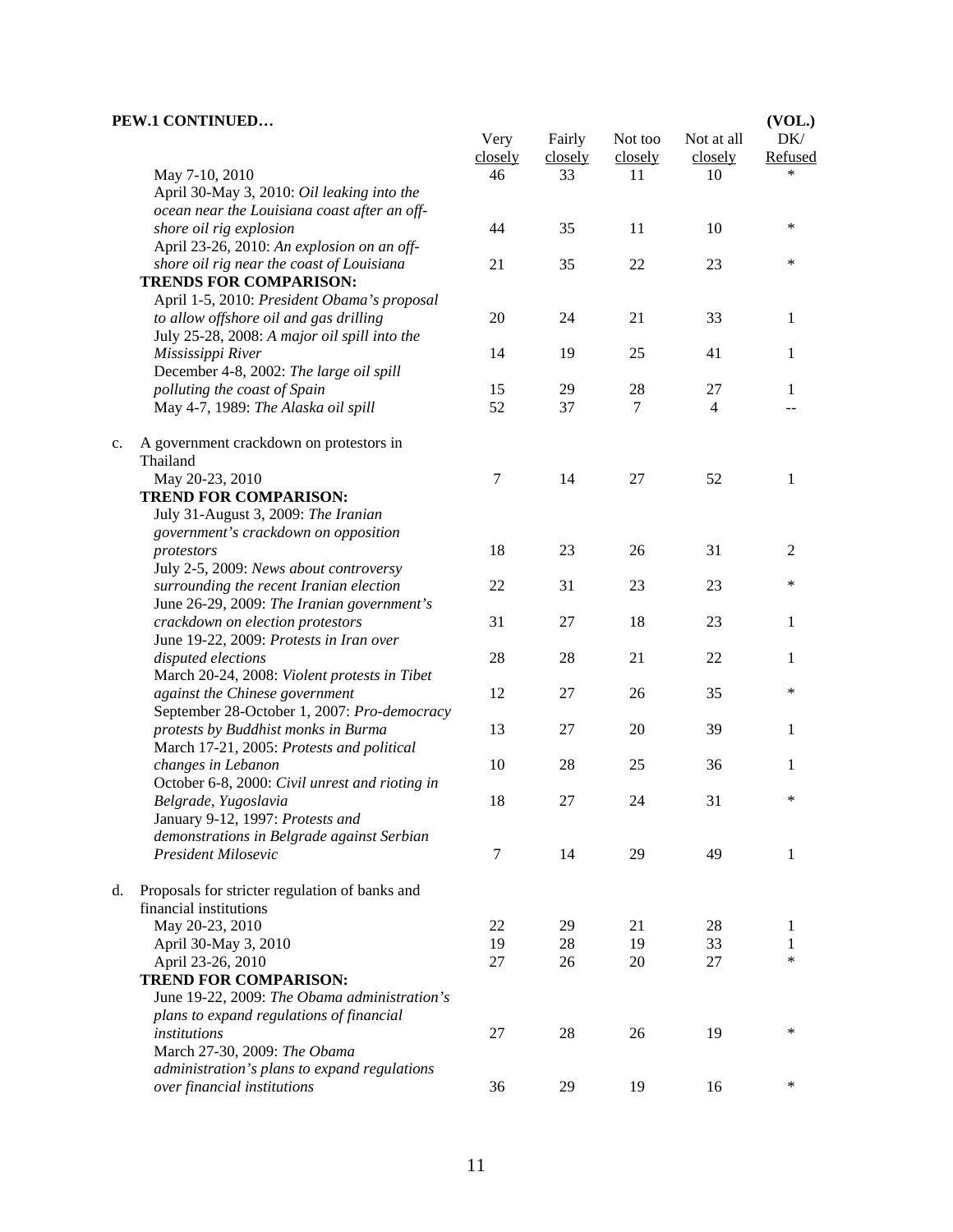#### **PEW.1 CONTINUED…** Very closely Fairly closely Not too closely Not at all closely **(VOL.)**  DK/ Refused e. The current situation and events in Afghanistan May 20-23, 2010 22 33 25 20 \* April 9-12, 2010 21 29 27 22 1  **TREND FOR COMPARISON:** February 19-22, 2010: *The U.S. military effort in Afghanistan* 24 36 21 19 \* January 8-11, 2010: S*uicide bombing that killed seven Americans at a CIA base in Afghanistan* 24 31 27 17 1 December 11-14, 2009: *The U.S. military effort in Afghanistan* 35 33 18 13 \* December 4-7, 2009: *President Obama's decision to send more U.S. troops to Afghanistan* 43 33 14 8 1 November 20-23, 2009: *The debate over whether to send more troops to Afghanistan* 29 31 17 22 1 November 13-16, 2009 29 28 20 22 1 November 6-9, 2009: *The U.S. military effort in Afghanistan* 22 35 24 18 \* October 30-November 2, 2009<br>
October 23-26, 2009<br>
24 32 21 22 \*<br>
29 21 18 \* October 23-26, 2009 32 29 21 18 \*<br>October 16 19 2009 25 31 20 24 \* October 16-19, 2009 25 25 31 20 24 October 9-12, 2009 31 31 21 17 0 September 25-28, 2009: *The debate over whether to send more troops to Afghanistan* 27 40 17 16 \* September 18-21, 2009: *The U.S. military effort in Afghanistan* 26 33 25 16 \* September 11-14, 2009 25 35 22 18 1 September 3-6, 2009 23 23 23 21 0 August 7-10, 2009 24 24 32 23 21 1 March 20-23, 2009 24 32 22 <sup>\*</sup> February 20-23, 2009: *The Obama administration's decision to send 17,000 additional U.S. troops to Afghanistan* 27 29 24 19 1 January 30-February 2, 2009: *The U.S. military effort in Afghanistan* 26 34 24 16 \* January 2-4, 2009 22 33 23 21 1 October 24-27, 2008 28 22 22 17 1 October 10-13, 2008: *The military effort in Afghanistan against Taliban fighters* 19 34 29 18 \* September 12-15, 2008 21 34 25 19 1 August 29-31, 2008 18 27 32 23 \* July 18-21, 2008 27 33 24 16 \* July 11-14, 2008 19 28 29 23 1 July 3-7, 2008 19 28 32 21 \* June 20-23, 2008 20 20 30 30 20  $\ast$ Late July, 2002: *The U.S. military effort in Afghanistan* 41 38 13 7 1 June, 2002 38 32 20 9 1 April, 2002 39 39 39 13 8 1 Early April, 2002 45 37 12 5 1 February, 2002 47 39 8 5 1 January, 2002 51 51 35 9 4 1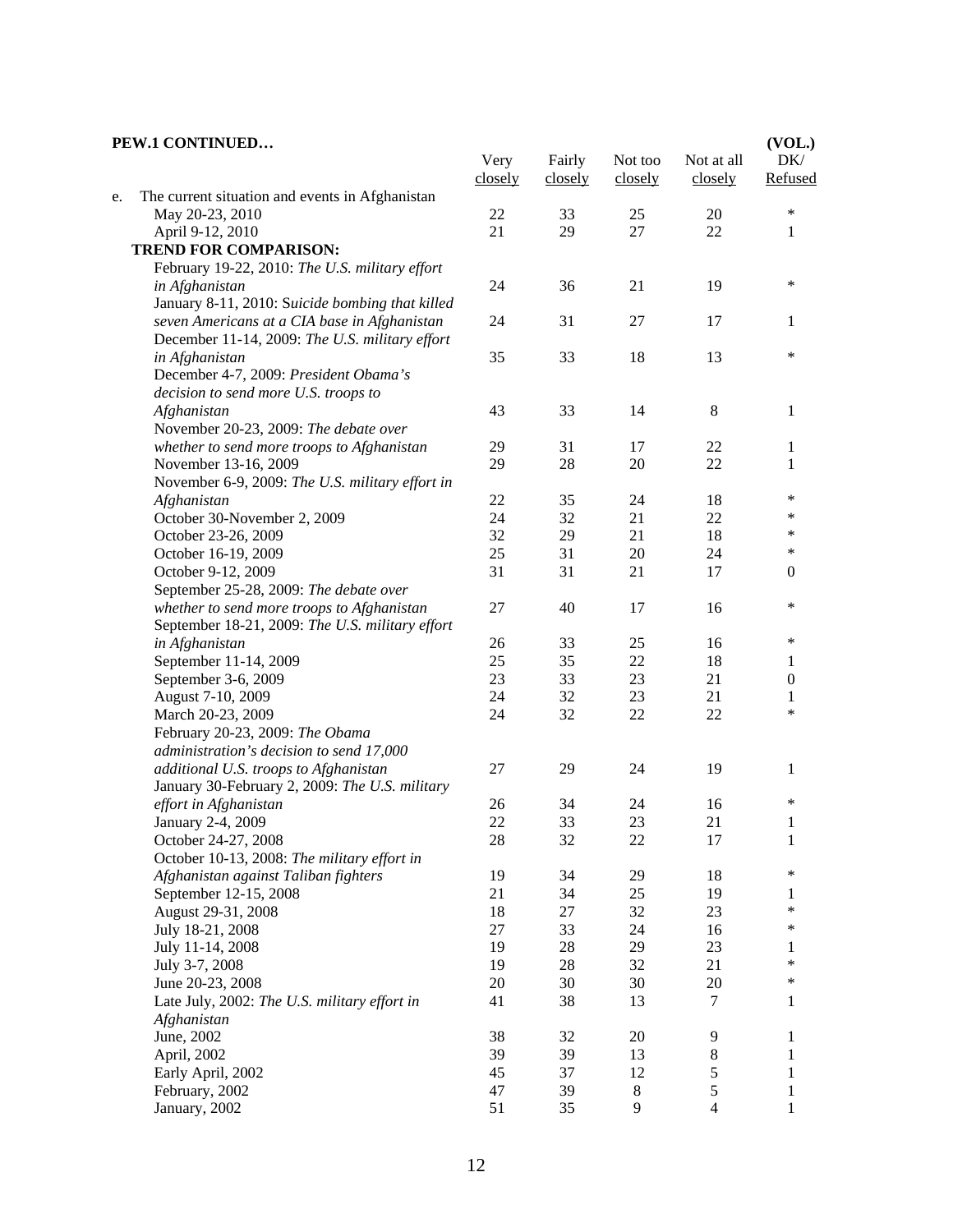| PEW.1 CONTINUED                                      |         |         |         |            | (VOL.)         |
|------------------------------------------------------|---------|---------|---------|------------|----------------|
|                                                      | Very    | Fairly  | Not too | Not at all | DK/            |
|                                                      | closely | closely | closely | closely    | Refused        |
| December, 2001                                       | 44      | 38      | 12      | 5          | 1              |
| Mid-November, 2001                                   | 49      | 36      | 11      | 3          | $\mathbf{1}$   |
| Early November, 2001                                 | 45      | 36      | 12      | $\epsilon$ | $\mathbf{1}$   |
| Mid-October, 2001                                    | 51      | 35      | 10      | 3          | 1              |
| f.<br>News about this year's congressional elections |         |         |         |            |                |
| May 20-23, 2010                                      | 23      | 25      | 24      | 27         | $\ast$         |
| April 23-26, 2010                                    | 20      | 25      | 19      | 35         | $\ast$         |
| March 5-8, 2010                                      | 25      | 27      | 21      | 26         | 1              |
| January 8-11, 2010                                   | 20      | 24      | 26      | 29         | 1              |
| <b>TREND FOR COMPARISON:</b>                         |         |         |         |            |                |
| October 24-27, 2008: News about candidates           |         |         |         |            |                |
| for local and statewide elections                    | 20      | 35      | 24      | 20         | 1              |
| Early November, 2006: News about candidates          |         |         |         |            |                |
| and election campaigns in your state and             |         |         |         |            |                |
| district                                             | 27      | 37      | 18      | 17         | 1              |
| Late October, 2006 (RVs)                             | 27      | 45      | 17      | 11         | $\ast$         |
| Early October, 2006                                  | 21      | 38      | 25      | 15         | 1              |
| Early September, 2006                                | 16      | 32      | 28      | 23         | $\mathbf{1}$   |
| August, 2006                                         | 20      | 29      | 28      | 22         | $\mathbf{1}$   |
| June, 2006                                           | 18      | 30      | 29      | 21         | $\overline{2}$ |
| May, 2006                                            | 18      | 28      | 30      | 23         | $\mathbf{1}$   |
| Early November, 2002 (RVs)                           | 27      | 46      | 18      | 9          | $\ast$         |
| Late October, 2002 $(RVs)$                           | 28      | 34      | 24      | 13         | 1              |
| Early October, 2002 (RVs)                            | 21      | 46      | 22      | 10         | $\mathbf{1}$   |
| Early September, 2002                                | 17      | 29      | 29      | 24         | $\mathbf{1}$   |
| Late October, 1998 (RVs)                             | 26      | 45      | 20      | 9          | $\ast$         |
| Early October, 1998 (RVs)                            | 21      | 43      | 24      | 11         | 1              |
| Early September, 1998                                | 17      | 32      | 28      | 23         | *              |
| Early August, 1998                                   | 13      | 30      | 28      | 23         | 1              |
| June, 1998                                           | 9       | 27      | 33      | 30         | $\mathbf{1}$   |
| April, $19981$                                       | 16      | 33      | 24      | 27         | *              |
| November, 1994                                       | 18      | 42      | 25      | 15         | ∗              |
| Late October, 1994                                   | 14      | 38      | 31      | 16         | 1              |
| Early October, 1994                                  | 23      | 34      | 23      | 19         | 1              |
| September, 1994                                      | 19      | 34      | 29      | 18         | *              |
| November, 1990                                       | 38      | 34      | 17      | 11         | *              |
| October, 1990                                        | 18      | 32      | 28      | 22         | $\ast$         |

 $\frac{1}{1}$ 

In April 1998, September 1994 and October 1990, story was listed as "Candidates and election campaigns in your state." In November 1990, story was listed as "Candidates and elections in your state."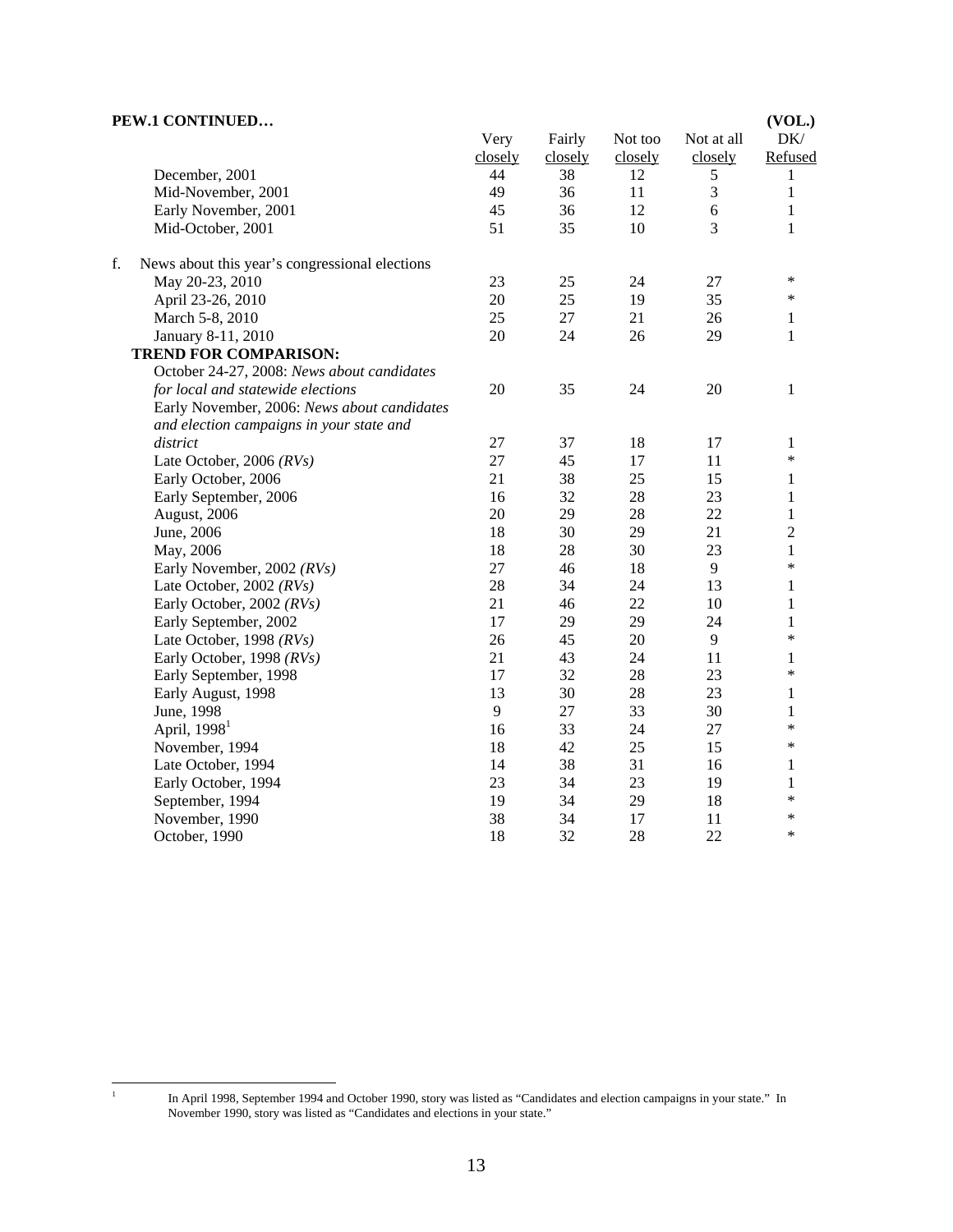# **ASK ALL:**

PEW.2 Which ONE of the stories I just mentioned have you followed most closely, or is there another story you've been following MORE closely? [**DO NOT READ LIST. ACCEPT ONLY ONE RESPONSE.]** 

May 20-23

2010

- 46 An oil leak in the Gulf of Mexico threatening the coast of several states
- 15 Reports about the condition of the U.S. economy
- 7 The current situation and events in Afghanistan 5 News about this year's congressional elections
- News about this year's congressional elections
- 4 Proposals for stricter regulation of banks and financial institutions<br>
<sup>\*</sup> A government crackdown on protestors in Thailand
- \* A government crackdown on protestors in Thailand<br>12 Some other story (VOL.)
- Some other story **(VOL.)**
- 11 Don't know/Refused **(VOL.)**

### **QUESTION PEW.3 PREVIOUSLY RELEASED**

### **ASK ALL:**

PEW.4 As you may know, Congress is working on major legislation dealing with the regulation of banks and financial institutions. Thinking about this issue, do you think it… **[INSERT ITEM; RANDOMIZE].** Do you think it is **[NEXT ITEM]**?

|    |           |                                |           | <b>TREND FOR COMPARISON:</b><br><b>ISSUE OF HEALTH CARE REFORM</b> |         |           |
|----|-----------|--------------------------------|-----------|--------------------------------------------------------------------|---------|-----------|
|    | May 20-23 |                                | Dec 11-14 | Oct 2-5                                                            | Sep 3-6 | Jul 17-20 |
|    | 2010      |                                | 2009      | 2009                                                               | 2009    | 2009      |
| a. | 60        | Is interesting [OR]            | 70        | 71                                                                 | 72      | 72        |
|    | 34        | <b>Boring</b>                  | 27        | 26                                                                 | 26      | 25        |
|    | 6         | Don't know/Refused (VOL.)      | 2         | 2                                                                  | 2       | 3         |
| b. | 72        | Affects you personally [OR]    | 80        | 74                                                                 | 73      | 78        |
|    | 25        | Does not affect you personally | 19        | 24                                                                 | 26      | 21        |
|    | 3         | Don't know/Refused (VOL.)      |           | 2                                                                  |         |           |
| c. | 32        | Is easy to understand [OR]     | 29        | 33                                                                 | 31      | 34        |
|    | 62        | Hard to understand             | 69        | 66                                                                 | 67      | 63        |
|    | 6         | Don't know/Refused (VOL.)      | 2         |                                                                    | 2       | 3         |
| d. | 87        | Is important [OR]              | 93        | 94                                                                 | 93      | 95        |
|    | 9         | Unimportant                    | 6         | 6                                                                  | 6       | 4         |
|    | 3         | Don't know/Refused (VOL.)      |           | $\ast$                                                             | ∗       |           |

### **PEW.5 AND PEW.6 PREVIOUSLY RELEASED**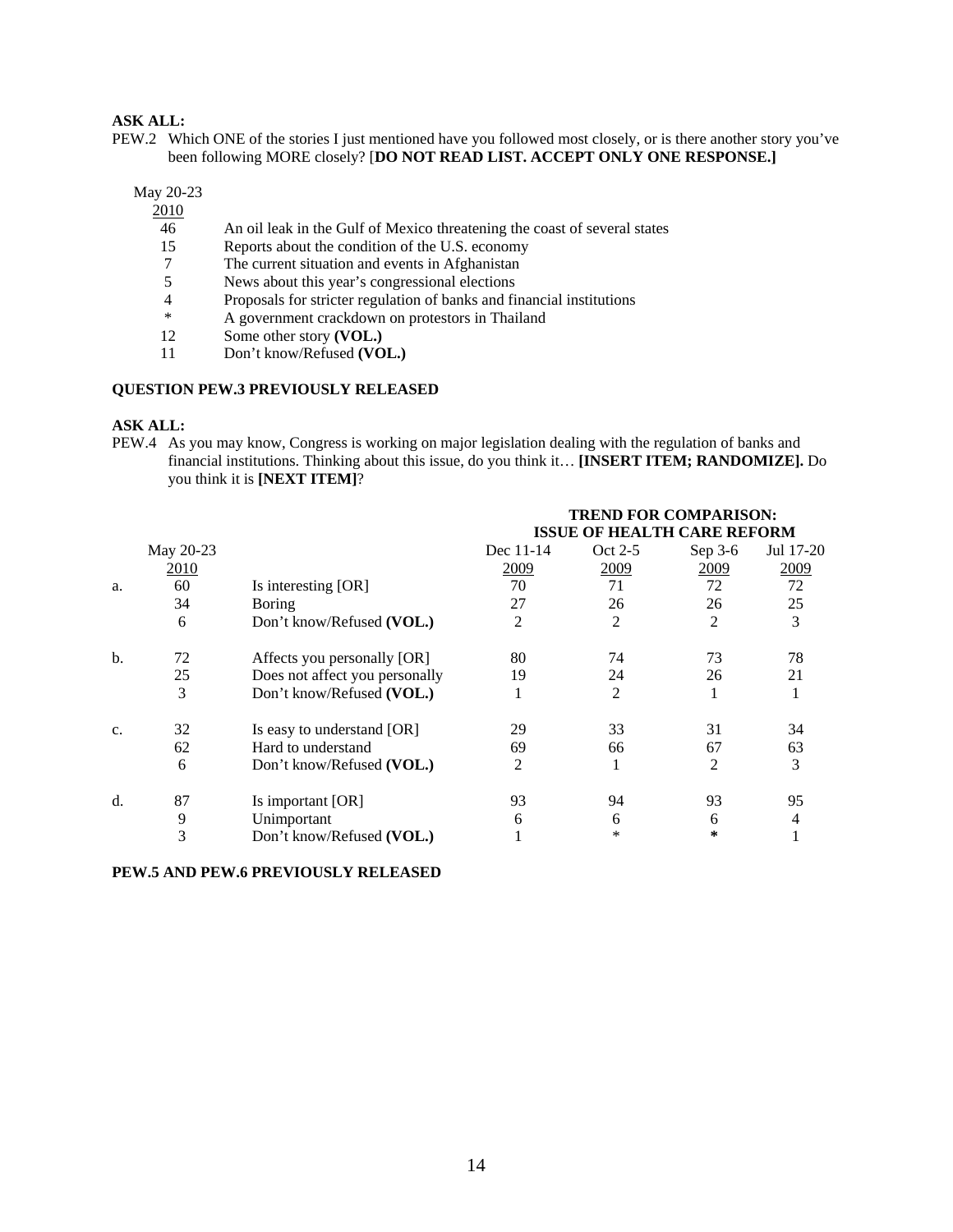# **ASK ALL:**

PEW.7 Now I am going to read a list of things that have been in the news recently. For each, please tell me how often, if ever, it comes up in your conversations with family and friends. First, how often do you talk about **[INSERT ITEM; RANDOMIZE]**... frequently, occasionally, hardly ever or never? What about **[NEXT ITEM]**?

|    |                                                 | Fre-    | Occa-    | Hardly         |                | (VOL.)           |  |
|----|-------------------------------------------------|---------|----------|----------------|----------------|------------------|--|
|    |                                                 | quently | sionally | ever           | Never          | Don't know       |  |
|    |                                                 | $\%$    | %        | $\%$           | $\%$           | $\%$             |  |
| a. | The economy                                     |         |          |                |                |                  |  |
|    | May 20-23, 2010                                 | 68      | 24       | 4              | 4              | 1                |  |
|    | September, 2006                                 | 54      | 32       | 9              | $\overline{4}$ | 1                |  |
| b. | The wars in Iraq and Afghanistan                |         |          |                |                |                  |  |
|    | May 20-23, 2010<br><b>TREND FOR COMPARISON:</b> | 36      | 40       | 16             | 8              | $\ast$           |  |
|    | September, 2006: The War in Iraq                | 54      | 33       | $\overline{9}$ | 3              | 1                |  |
| c. | Terrorism                                       |         |          |                |                |                  |  |
|    | May 20-23, 2010                                 | 32      | 38       | 20             | 9              | $\ast$           |  |
|    | September, 2006                                 | 47      | 36       | 12             | $\overline{4}$ | $\mathbf{1}$     |  |
| d. | Corruption in government                        |         |          |                |                |                  |  |
|    | May 20-23, 2010                                 | 49      | 27       | 16             | 8              | $\ast$           |  |
|    | September, 2006                                 | 36      | 35       | 20             | 8              | 1                |  |
| e. | Immigration                                     |         |          |                |                |                  |  |
|    | May 20-23, 2010                                 | 37      | 33       | 18             | 11             | 1                |  |
|    | September, 2006                                 | 41      | 34       | 16             | 9              | $\ast$           |  |
| f. | The environment                                 |         |          |                |                |                  |  |
|    | May 20-23, 2010                                 | 39      | 39       | 16             | 6              | $\ast$           |  |
|    | September, 2006                                 | 33      | 41       | 21             | 5              | $\ast$           |  |
| g. | Health care                                     |         |          |                |                |                  |  |
|    | May 20-23, 2010                                 | 56      | 31       | $\,8\,$        | 5              | $\ast$           |  |
|    | September, 2006                                 | 53      | 31       | 10             | 5              | 1                |  |
| h. | Gas and energy prices                           |         |          |                |                |                  |  |
|    | May 20-23, 2010                                 | 56      | 30       | 10             | 4              | $\ast$           |  |
|    | September, 2006                                 | 75      | 19       | 3              | $\overline{2}$ | 1                |  |
| i. | Education                                       |         |          |                |                |                  |  |
|    | May 20-23, 2010                                 | 54      | 30       | 11             | 6              | $\boldsymbol{0}$ |  |
|    | September, 2006                                 | 54      | 30       | 11             | $\overline{4}$ | 1                |  |
| j. | The job situation                               |         |          |                |                |                  |  |
|    | May 20-23, 2010                                 | 65      | 25       | 7              | 3              | ∗                |  |
|    | September, 2006                                 | 42      | 30       | 19             | $\overline{7}$ | $\mathfrak{2}$   |  |
| k. | Political campaigns and elections               |         |          |                |                |                  |  |
|    | May 20-23, 2010                                 | $27\,$  | 34       | 26             | 12             | $\ast$           |  |

### **PEW.8-PEW.9 PREVIOUSLY RELEASED**